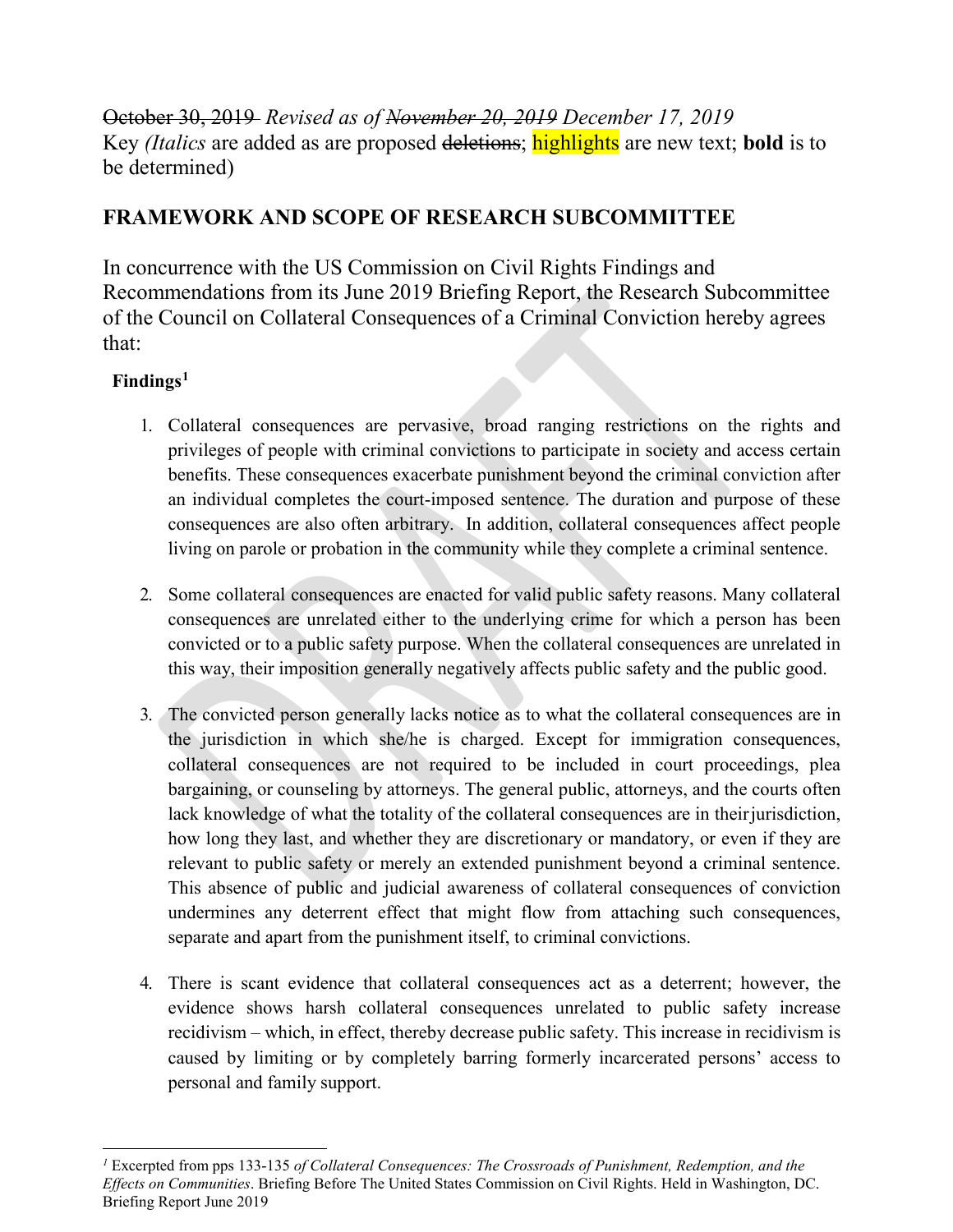- 5. Many collateral consequence restrictions on professional licensing serve an anticompetitive function and work against the public interest. They hinder the chances for and likelihood of rehabilitation for the formerly incarcerated person.
- 6. Voting restrictions because of a criminal conviction vary sharply by state. Connecticut's felony disenfranchisement law is the most restrictive in New England. In Maine and Vermont, individuals convicted of felonies retain their right to vote, even during their time in prison. In Massachusetts, Rhode Island, and New Hampshire, voting rights are restored automatically when people are released from incarceration. In New York, the governor recently issued an executive order restoring voting rights to parolees.

In Connecticut, individuals are disenfranchised while incarcerated for a felony or while on parole following release from incarceration. In contrast, individuals may vote if they are on probation, held in pretrial detention, or incarcerated for misdemeanors. Individuals who were incarcerated in federal facilities or in the facilities of other states must pay fines associated with their convictions before their voting rights are restored in Connecticut. Connecticut's current felony disenfranchisement law, like many of the state's previous restrictions on voter eligibility, has a disproportionate impact on people of color.

There is a growing national movement to eliminate felony disenfranchisement entirely. In 2019, bills were introduced in multiple states around the country that would permit incarcerated citizens to vote including in Connecticut, Hawaii, Massachusetts, Nebraska, New Mexico, New Jersey, Virginia, and Washington D.C. Around the world, many countries do not restrict the voting rights of prisoners.<sup>[2](#page-1-0)</sup>

7. The federal courts and some states permanently bar any person with a felony criminal conviction from sitting on a criminal jury because of a belief that such persons will be biased toward criminal defendants. Per C.G.S.  $\frac{1}{5}$  51-217(a)(2), Connecticut bars the following from jury service: 1) people who have been convicted of felonies in the last 7 years; 2) current defendants in a pending felony case; and 3) individuals in "the custody of the Commissioner of Correction."

Studies do not show pro-defendant biases among people with criminal convictions. Rather studies show that formerly incarcerated individuals are no more biased than other potential jurors.

8. Restrictions on public housing and public benefits, including TANF and SNAP, make people acutely vulnerable upon leaving prison. Many people who leave prison do so without money and resources for basic living expenses, which are not easily obtained in part due to the restrictions on public benefits and housing. These consequences fail to protect the public safety and can lead the formerly incarcerated person toward unlawful means to earn subsistence money. Data show that persons subject to these bans are overwhelmingly women.

<span id="page-1-0"></span><sup>&</sup>lt;sup>2</sup> Voting findings taken verbatim from October 29 2019 Memo entitled, "Voter Disenfranchisement in Connecticut" by Civil Justice Clinic, Quinnipiac School of Law.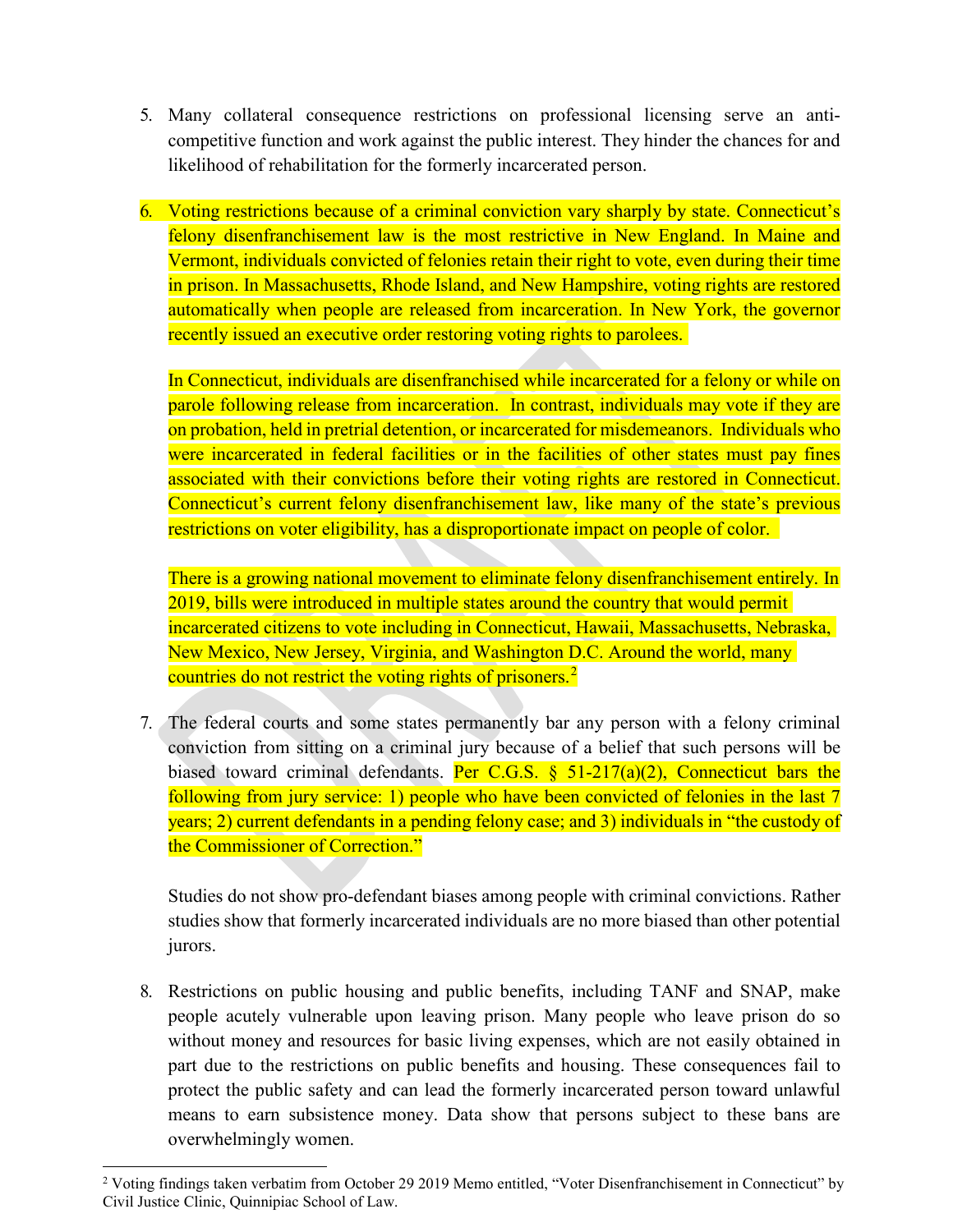- 9. **Many jurisdictions suspend driver's licenses based on criminal convictions (Make CT Specific),** unrelated to whether the restricted person's conviction involved a criminal driving violation or an offense linked to driving. These restrictions severely limit employment opportunities, leaving people unable to support themselves, which can lead to recidivism putting the public's safety at risk. Per C.G.S.  $14-111e$ , persons under 21 who are convicted of certain non-driving related alcohol and drug violations are subject suspension or non-issuance of their motor vehicle operator's license.
- 10. **Access to federal financial aid for higher education (Make CT Specific w/state scholarship eligibility**) is suspended for people with drug convictions, but not for other criminal convictions. This restriction is not related to drug offenses, and is not connected to a purpose that has been shown to promote the public good.
- 11. **Employment (Ensure consistent w/Employment Subcommittee findings)** is difficult to access for those individuals with a criminal conviction as many employers choose to use a blanket ban on hiring any person with a prior criminal conviction regardless of the offense committed by the person. In some jurisdictions employers are not permitted to inquire about criminal history on an employment application but must delay questioning and background checks about criminal history until a group of finalists are chosen by the employer. These jurisdictions do not bar employers from hiring their candidates of choice or performing background checks later in the hiring process. The EEOC has issued guidance to employers on conducting criminal background checks in ways that reduce unnecessary consequences and racial disparities.
- **12. The processes people must undertake to restore rights, for example through applications for pardon or for judicial record sealing, are often complicated, opaque, and difficult to access. They often require hiring a lawyer, court filing fees, collecting evidence and several appearances in court before the state will grant such restoration. (Make CT Specific)**

**States, such as Pennsylvania, have instituted automatic restoration of rights and sealing of criminal records for certain offenses after a period of time with no further criminal convictions without the need for individuals to petition for record sealing. (Make CT Specific and include misdemeanors)**

The findings in this report provide the necessary research and evidence to allow the Council to utilize the following recommendations as a guideline for the scope of the Research Subcommittee's work. Absent the from the report's findings are references to recommendations requiring federal legislative action. Therefore, the report recommendations that the Research Subcommittee will focus on are: [3](#page-2-0)

<span id="page-2-0"></span> <sup>3</sup> Excerpted from pps 135-137 of *Collateral Consequences: The Crossroads of Punishment, Redemption, and the Effects on Communities*. Briefing Before The United States Commission on Civil Rights. Held in Washington, DC. Briefing Report June 2019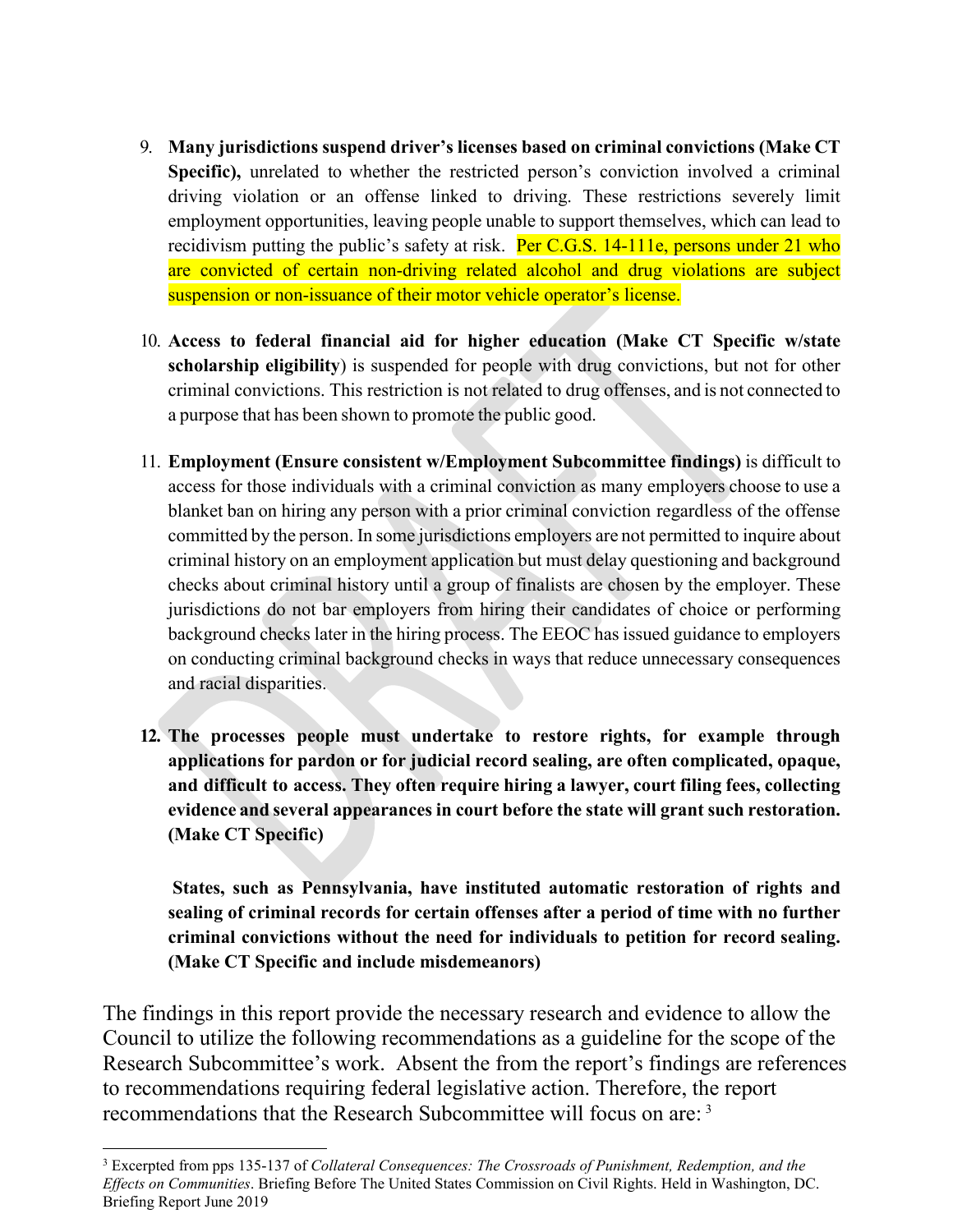- A. Collateral consequences should be tailored to serve public safety. Policymakers should avoid punitive mandatory consequences that do not serve public safety, bear no rational relationship to the offense committed, and impede people convicted of crimes from safely reentering and becoming contributing members of society.
- B. Jurisdictions that impose collateral consequences should periodically review the consequences imposed by law or regulation to evaluate whether they are necessary to protect public safety and if they are related to the underlying offenses.
- C. State and local jurisdictions should undertake a comprehensive analysis of collateral consequences authorized or required by their laws, collect them in a publicly available format, and analyze the connection of each restriction to public safety and the broader public interest. Consequences not serving the public interest should be repealed. Arrest alone should never be sufficient justification to limit rights and privileges, except as set forth by the court in which the charges are pending.
- D. Jurisdictions should compile and clearly identify collateral consequences in a format accessible to the public. Court systems should require these consequences to be incorporated into counseling, plea bargaining, and sentencing considerations.
- E. States should consider restoration of the right to vote to all people who have been released from incarceration or are on probation/parole and are currently disenfranchised because of criminal convictions. Denying the right to vote does not serve the public safety or interest.
- F. Statesshould notify people disenfranchised because of a criminal conviction when their right to vote is or can be restored, if restored automatically when that occurs, or what steps they must undertake to restore their right to vote. In states where the right to vote is restored upon release from incarceration or completion of supervision, an opportunity to register to vote and assistance to complete the process should be included as part of the completion of the exit process from prison, parole, or probation.
- G. States should eliminate blanket restrictions on jury service because of a criminal conviction as these restrictions do not safeguard the jury process. Rather, challenges to potential jurors for cause in cases where bias is presented are effective safeguards.
- H. The only federally mandated public housing restrictions on access to public housing for convicted persons are bars to Public Housing Authority residents convicted of an offense requiring lifetime sex offender registration or of producing methamphetamines on public housing grounds. For all other offenses, effective local practices to exercise discretion in determining formerly incarcerated persons' eligibility for public housing should be implemented.
- I. States should enact policies that enhance employment opportunities for people with criminal convictions while also vigorously enforcing prohibitions on racial discrimination in hiring. Such policies include training and outreach on how to consider criminal history of